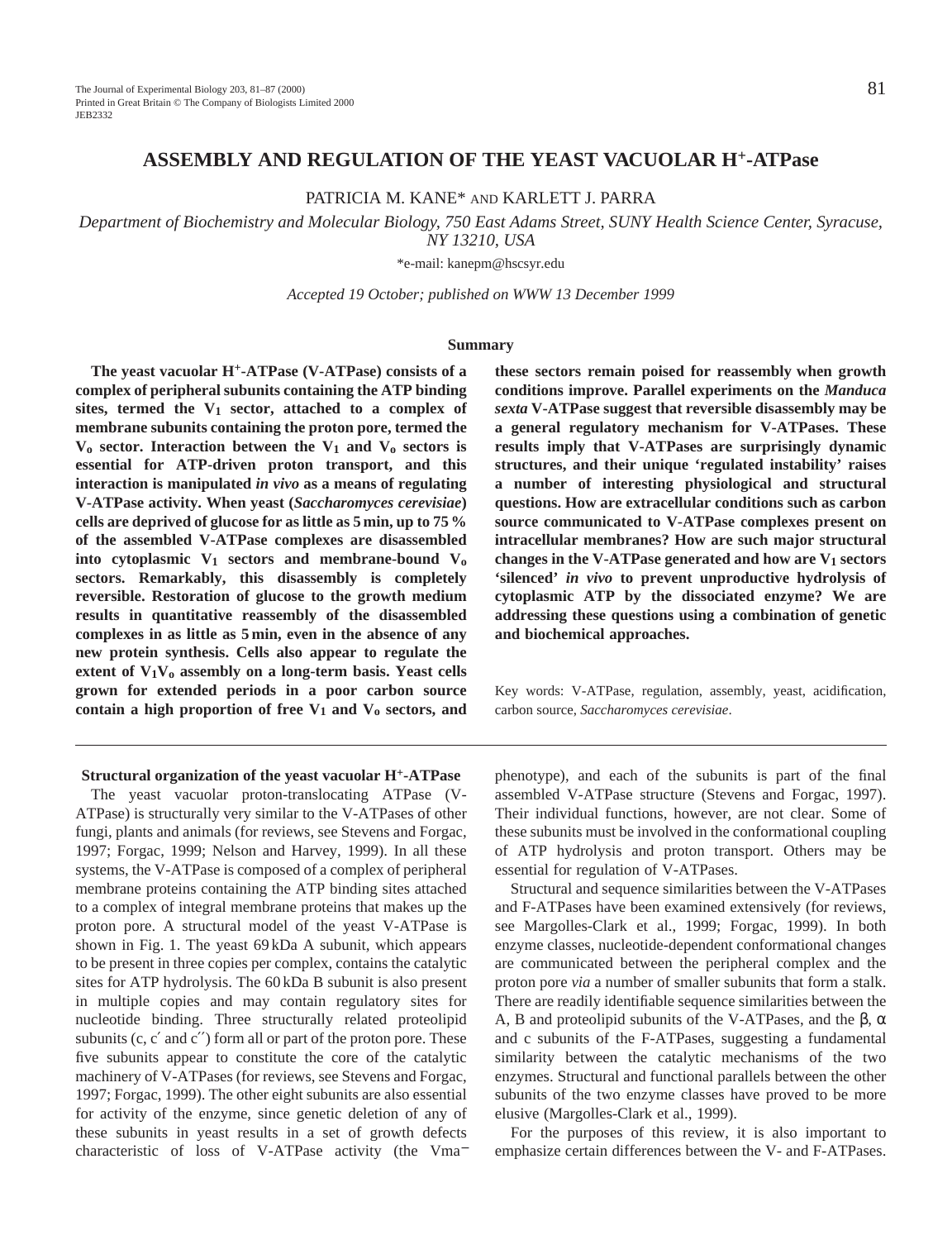

Fig. 1. Structural model of the yeast V-ATPase. Subunits of the  $V_1$ sector are shown in light gray and subunits of the  $V_0$  sector are shown in dark gray. The arrangement of the A and B subunits is based on the structure of the mitochondrial  $F_1$ -ATPase (Abrahams et al., 1994). The enzyme is shown as having two stalks, consistent with current views of F1-ATPase structure and the electron microscope structure of a single Na+-pumping V-ATPase (Boekema et al., 1997), but assignment of subunits C–H to specific positions in the two stalks is still speculative (see Margolles-Clark et al., 1999). MW, molecular mass (kDa).

At least in eukaryotic cells, V-ATPases appear to act solely as ATP-driven proton pumps, whereas F-ATPases act almost exclusively as ATP synthases *in vivo*. The cellular localization of the V-ATPases, which places the  $V_1$  sector at the cytoplasmic face of the membrane, makes these enzymes much more accessible to a wide range of potential cellular regulators than the F-ATPases, which are localized to the mitochondrial interior in eukaryotic cells. *In vitro*, the separated membrane and peripheral sectors of the F-ATPases retain their functions: the peripheral  $F_1$  sector from most systems is a potent  $Mg^{2+}$ dependent ATPase, and the integral membrane  $F_0$  sector acts as a proton pore (Penefsky and Cross, 1991; Schneider and Altendorf, 1987). In contrast, the  $V_1$  sector shows very little ATPase activity, except under rather non-physiological

conditions (high concentrations of  $Ca^{2+}$ , the presence of organic solvents or reconstituted combinations of subunits not necessarily found *in vivo*), and the V<sub>o</sub> sector does not appear to form an open proton pore (Graf et al., 1996; Xie, 1996; Zhang et al., 1992). Finally, there is evidence that the  $V_1$  and Vo sectors may be more structurally independent *in vivo* than the  $F_1$  and  $F_0$  sectors. As described below, many cells contain populations of free  $V_1$  and free  $V_0$  sectors, and yeast mutants lacking subunits of the enzyme can assemble either  $V_1$  or  $V_0$ sectors as stable complexes (Doherty and Kane, 1993).

#### **Reversible disassembly of V-ATPases**

Despite the evidence that structural coupling between the  $V_1$ and Vo sectors is essential for significant activity *in vivo*, there is extensive evidence that many different cell types contain pools of free  $V_1$  and  $V_0$  sectors along with fully assembled V-ATPase complexes (Doherty and Kane, 1993; Myers and Forgac, 1993; Sumner et al., 1995; Tomashek et al., 1996; Peng et al., 1999). We and others (Doherty and Kane, 1993; Myers and Forgac, 1993; Tomashek et al., 1996) suggested that the free  $V_1$  and  $V_0$  sectors might be assembly intermediates, but subsequent studies suggested that the major pathway for V-ATPase assembly does not involve a combination of preformed  $V_1$  and  $V_0$  sectors (Kane et al., 1999). In the light of all these results, we considered the possibility that the V-ATPase was not a static structure after biosynthesis but rather a dynamic one, with free  $V_1$  and  $V_0$  complexes existing in a dynamic equilibrium with fully assembled  $V_1V_0$  complexes.

To test this model, we investigated whether fully assembled V-ATPase complexes could be disassembled in response to changes in extracellular conditions (Kane, 1995). V-ATPase complexes were biosynthetically labelled and allowed to assemble in medium containing relatively high concentrations of glucose, the cells' preferred carbon source. Under these conditions,  $60-70\%$  of the V<sub>o</sub> sectors were assembled with V<sub>1</sub> sectors, and  $30-40\%$  were free, not bound with  $V_1$  sectors. When cells were deprived of glucose, even for as little as 5 min, this ratio shifted dramatically. Following glucose deprivation, only  $15-20\%$  of the V<sub>o</sub> sectors were assembled into complexes with V1 sectors, and the remainder of the complexes had disassembled into free  $V_1$  and  $V_0$  sectors. This disassembly was fully reversible; readdition of glucose, even for 5 min, gave a quantitative reassembly of the disassembled complexes to the original levels. This result is represented in Fig. 2.

Several features of this process were notable. Both disassembly and reassembly of the V-ATPase occur in the presence of  $100 \mu g$  ml<sup>-1</sup> cycloheximide, indicating that neither process depends on new protein synthesis (Kane, 1995). At least one subunit, the 42 kDa C subunit of the V<sub>1</sub> sector, was lost from both sectors during disassembly and reassembled upon glucose readdition. Disassembly was not an artifact of shifting to medium lacking any carbon source; cells disassembled a similar proportion of V-ATPase complexes when shifted from glucose to a number of poorer carbon sources (Kane, 1995). Disassembly and reassembly of the V-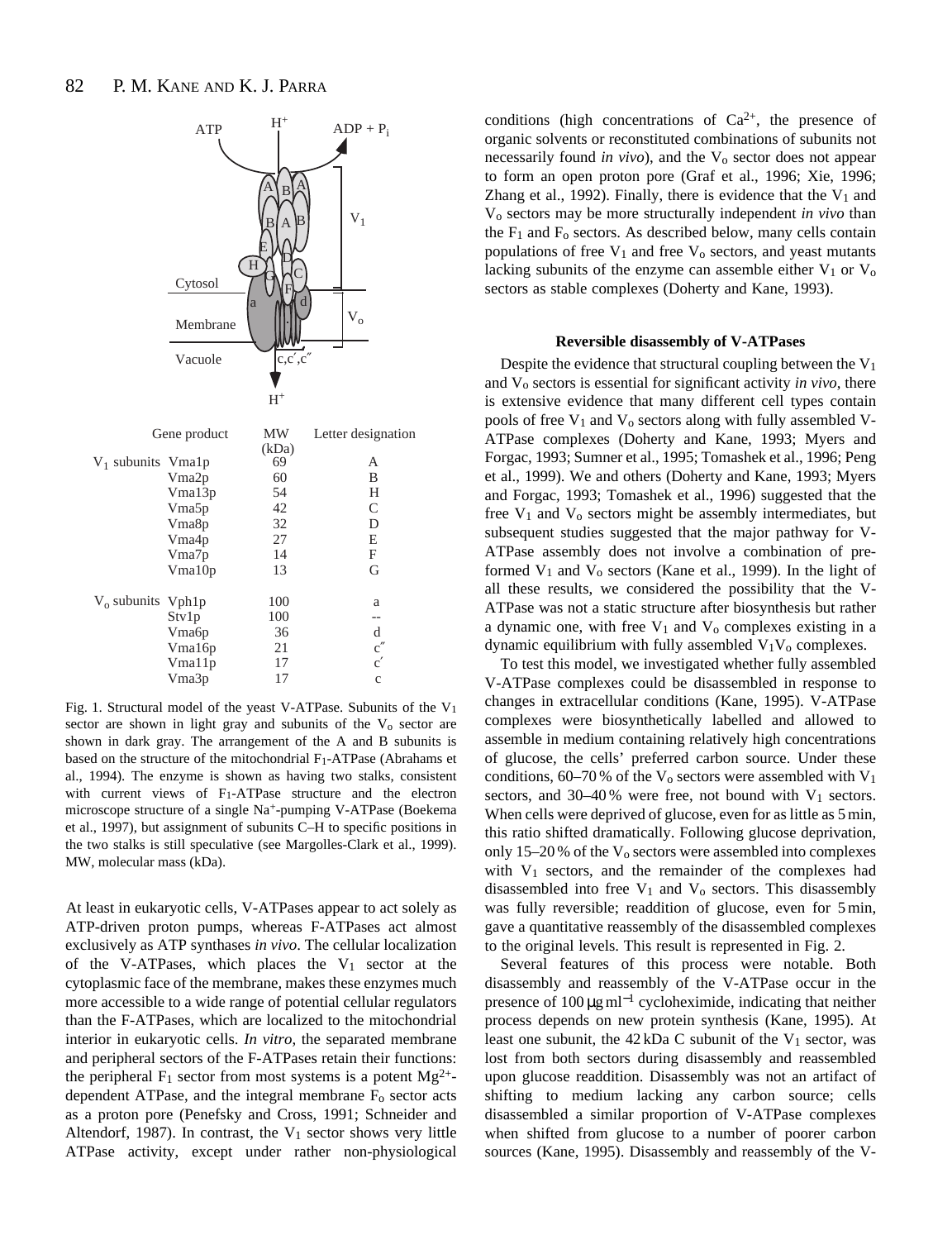Fig. 2. Reversible disassembly of the yeast V-ATPase. The distribution of  $V_0$ subunits between the fully assembled V-ATPase and the disassembled  $V_0$  and  $V_1$  sectors is altered in response to changes in carbon source as shown. Disassembly of the enzyme (in response to glucose deprivation) results in release of the C subunit from both the  $V_1$  and  $V_0$  sectors as described in the text.  $V_1$ subunits are shown in light gray and  $V_0$ subunits are in dark gray.



ATPase appear to occur on both short-term and long-term time scales. As cells deplete glucose in the medium, they gradually accumulate free  $V_1$  and  $V_0$  sectors, suggesting an ongoing disassembly of the complexes over time (Parra and Kane, 1998). Cells grown overnight in a poor carbon source also contain a higher proportion of disassembled  $V_1$  and  $V_0$  sectors, suggesting that they have readjusted the 'assembly setpoint' of the complex as a reflection of the carbon source. The free  $V_1$ and Vo sectors present after overnight incubation in a poor carbon source remain competent for reassembly; addition of glucose to these cells stimulates additional assembly of  $V_1$ with  $V_0$  within 5–15 min (Kane, 1995). Finally, an independent series of experiments in *Manduca sexta* suggested that disassembly and reassembly were not unique to the yeast V-ATPase and, instead, may be a common feature of V-ATPases. V-ATPases in midgut epithelial cells of the *M. sexta* midgut were shown to disassemble during molting or starvation and to reassemble upon refeeding in a process very similar to that described in yeast cells (Graf et al., 1996; Sumner et al., 1995).

The disassembly and reassembly of the  $V_1$  and  $V_0$  sectors therefore appears to be a general regulatory mechanism for V-ATPases. ATP-driven proton transport is down-regulated by disassembly of the V-ATPase and, as described above, the disassembled sectors also appear to be inactive. Reassembly of the enzyme is accompanied by reactivation of ATP hydrolysis and proton transport. These changes in enzyme activity make physiological sense in the context of the conditions triggering assembly and disassembly. Disassembly of the enzyme upon glucose deprivation could help conserve cytosolic ATP stores, and this may be particularly important in cells such as the *M. sexta* midgut, where V-ATPases are major cellular proteins that can consume a significant percentage of total cell ATP (Graf et al., 1996). Reassembly of existing, free  $V_1$  and  $V_0$ sectors upon readdition of glucose could rapidly generate a renewed proton-pumping capacity that might help cells to handle the reduction in cytosolic pH that accompanies the resumption of active metabolism (Purwin et al., 1986). A variety of biochemical and physiological questions about disassembly and reassembly of V-ATPases remain, however. How are glucose concentrations outside the yeast cell rapidly sensed by V-ATPases on internal membranes? How are such

drastic structural changes in the V-ATPase generated? How are the ATP hydrolysis and proton pore activities of the  $V_1$  and  $V_0$ sectors silenced upon disassembly? How are the final levels of assembled and disassembled V-ATPases determined under different conditions, and why do both assembly and disassembly appear to be incomplete under most conditions? We have begun to address these questions in the experiments described below.

# **Cellular signals for disassembly and reassembly of the yeast V-ATPase**

Changes in carbon source generate a wide variety of transcriptional and post-translational changes in yeast cells generally directed towards efficient utilization of the available nutrients (for reviews, see Johnston and Carlson, 1991; Thevelein and Hohmann, 1995). A number of glucose signalling pathways have been fully or partially characterized, and yeast mutants defective in these pathways have been identified. As an initial step towards determining how glucose deprivation might trigger disassembly, we investigated the effects of mutations in several known glucose signalling pathways on the assembly state of the V-ATPase and its response to changes in carbon source (Parra and Kane, 1998). Mutants defective in several of the major glucose signalling pathways in yeast, including the ras–cyclic AMP pathway, the main glucose repression/derepression pathway, and the protein kinase C pathway, continued to assemble the V-ATPase to levels similar to those of wild-type cells in the presence of glucose and to disassemble and reassemble the enzyme in response to glucose deprivation and readdition (Parra and Kane, 1998). The results suggest that these well-characterized glucose signalling pathways are not essential for communicating changes in carbon source to the V-ATPase.

Many of the glucose signalling pathways in yeast seem to sense the very early stages of glucose metabolism, including transport of glucose into the cell and formation of glucose 6 phosphate. To test whether accumulation of glucose 6 phosphate was sufficient to maintain the V-ATPase in an assembled state or to reassemble the enzyme after glucose deprivation, we took two different approaches. We determined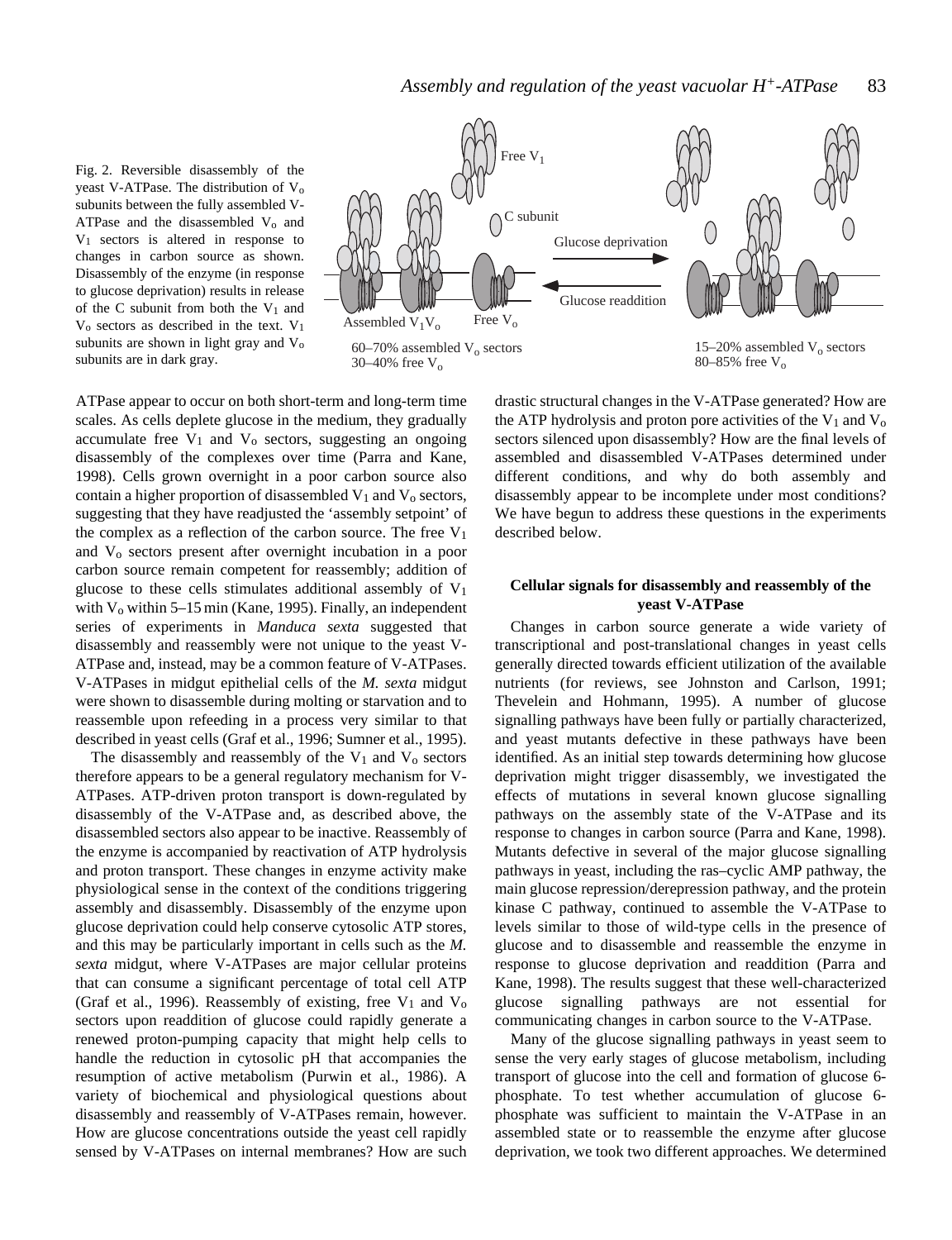the assembly state of the V-ATPase in the presence of 2 deoxyglucose, which can be imported and phosphorylated but cannot be further metabolized. Under these conditions, the V-ATPase disassembled rapidly (Parra and Kane, 1998). We also determined the effects of glucose in a yeast phosphoglucoisomerase (*pgi1*) mutant, which cannot interconvert glucose 6-phosphate and fructose 6-phosphate (Pascual et al., 1979). In a *pgi1* mutant, the V-ATPase disassembles in the presence of glucose, conditions that result in the accumulation of glucose 6-phosphate, but stays assembled (and can be reassembled) in the presence of fructose, which can be phosphorylated directly to fructose 6 phosphate and enter the glycolytic pathway beyond the point affected by the *pgi1* mutation (Parra and Kane, 1998). Taken together, these results indicate that metabolism of glucose beyond the formation of glucose 6-phosphate is necessary for communicating the presence of glucose to the V-ATPase complex and suggest, once again, that the major glucose signal-transduction pathways are not involved in transmitting glucose signals to the V-ATPase. Respiratory metabolism is not necessary for glucose to induce assembly of the V-ATPase. The mitochondrial complexes of the respiratory chain are present at very low levels in yeast cells grown in glucose, and *rho0* cells, which lack mitochondrial DNA and thus fail to form an intact respiratory chain, still support normal assembly, disassembly and reassembly of the V-ATPase (Parra and Kane, 1998).

Given the evidence that glucose metabolism is essential for maintaining maximal assembly of the V-ATPase and the fact that the V-ATPase has multiple sites for nucleotide binding, it is reasonable to speculate that the V-ATPase is directly sensing cytoplasmic nucleotide levels and translating changes in nucleotide binding to changes in  $V_1/V_0$  sector interactions. This is still a possible mechanism, but the data indicate that it is not as simple as the V-ATPase directly sensing the concentration of its ATP substrate at the catalytic sites. We measured changes in cellular ATP levels upon glucose deprivation and determined that ATP levels did show an immediate drop on a time scale rapid enough to account for disassembly of the enzyme (Parra and Kane, 1998). There was, however, a partial recovery of cellular ATP levels over the next 20 min, presumably as a result of metabolism of cellular carbohydrate stores, even though there was no reassembly of the V-ATPase on this time scale. Furthermore, varying the ATP concentration in incubations with the V-ATPase in isolated vacuolar vesicles does not seem to change the assembly state of the enzyme (K. J. Parra and P. M. Kane, unpublished data).

The results described above suggest that changes in ATP concentration, or possibly the ATP/ADP ratio, could be one factor in generating disassembly and/or reassembly of the enzyme, but other cellular factors are probably necessary in combination with nucleotide binding to dictate the final assembly state of the V-ATPase. *In vitro* experiments have indicated that one of these factors may be cytoplasmic pH. The yeast V-ATPase can be disassembled *in vitro* by treatment of vacuolar vesicles with relatively low concentrations of chaotropic anions in the presence of MgATP (Kane et al., 1989). We were able to reassemble an active yeast V-ATPase from the  $V_1$  subunits obtained by chaotrope stripping and either  $V_0$  sectors in the stripped membranes or  $V_0$  sectors in vacuolar vesicles isolated from a mutant that failed to assemble V1 sectors (Parra and Kane, 1996). However, the reassembly process proved to be pH-dependent; reassembly and restoration of ATPase activity were optimal at pH 5.5, but at pH 7.5, the  $V_1$  sectors neither bound to the  $V_0$  sectors nor displayed any restoration of ATPase activity. This result is entirely consistent with the physiological context for V-ATPase reassembly described above and suggests that intracellular acidification resulting from increased rates of metabolism upon glucose readdition might be both a physiological justification and a direct stimulus for V-ATPase reassembly.

One final factor that appears to be critical for regulation of V-ATPase assembly state in response to glucose is the activity of the V-ATPase itself. Disassembly of the yeast V-ATPase in response to glucose deprivation is partially inhibited in the presence of 1 µmol l<sup>-1</sup> concanamycin A, a highly specific inhibitor of V-ATPases (Drose et al., 1993). A mutation in the vacuolar form of the 100 kDa subunit (*vph1*-E789Q), which completely inhibits ATPase activity and proton pumping (Leng et al., 1996), allows levels of assembly of the enzyme comparable with those in wild-type cells in the presence of glucose, but partially inhibits disassembly in the absence of glucose. Finally, a mutation in the c′ subunit (*vma11*-E145L), which changes the membrane-embedded glutamate predicted to be directly involved in proton transport (Hirata et al., 1997), completely inhibits disassembly of the V-ATPase in response to glucose deprivation and may also result in 'hyperassembly' of the enzyme in the presence of glucose (Hirata et al., 1997; Parra and Kane, 1998). Taken together, these results suggest that active catalysis by the V-ATPase may be necessary to generate a conformation of the enzyme susceptible to the cellular signal(s) for disassembly. These *in vivo* results are reminiscent of *in vitro* experiments indicating that disassembly of the V-ATPase in response to low concentrations of chaotrope requires both the presence of the catalytic substrate, MgATP (Kane et al., 1989), and a catalytically competent enzyme (Liu and Kane, 1996).

## **Biochemical characteristics of V1 sectors following disassembly**

The experiments described in the previous section view disassembly and reassembly of the V-ATPase from a cellular perspective and focus on the cellular factors required for generating changes in V-ATPase structure. We have also begun to examine the structural changes in the enzyme itself upon disassembly. In intact cells, it would appear to be absolutely critical that disassembled V1 sectors are catalytically incompetent, because release of an active and uncoupled ATPase into the cytosol would deplete cellular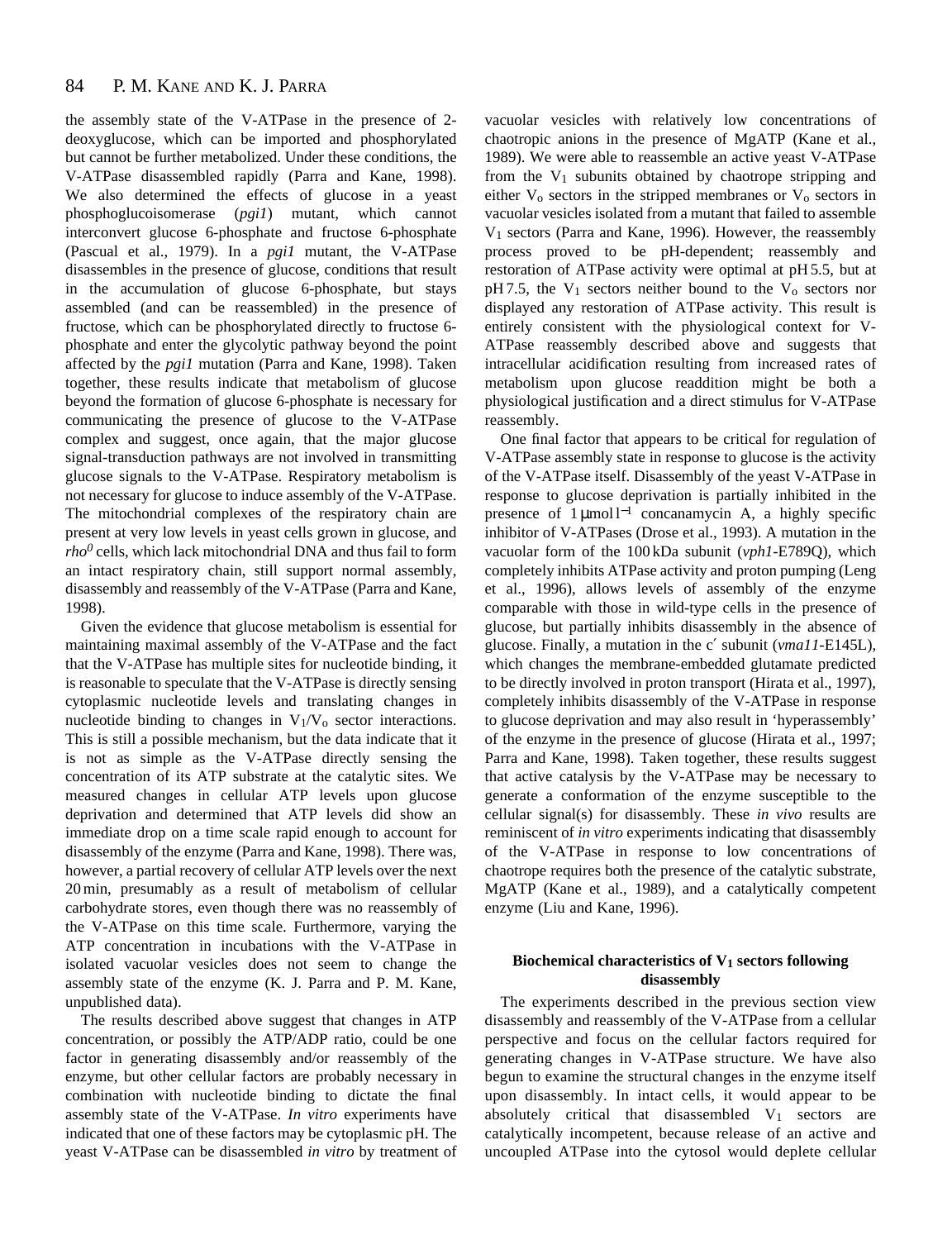ATP stores unproductively. Although many *in vitro* experiments indicate that free  $V_1$  sectors do not catalyze MgATP hydrolysis, it is still unclear how this catalytic activity is 'silenced' by detachment of  $V_1$  from  $V_0$ . Careful analysis of the subunit composition of free  $V_1$  sectors after glucose deprivation could both indicate how catalytic activity is downregulated and provide clues about the source of the structural changes in V-ATPases triggered by the absence of glucose. To address these questions, we have purified cytosolic V1 sectors and begun their biochemical characterization.

We have initially compared  $V_1$  sectors isolated from the cytosolic fraction of two different cell types, wild-type yeast cells deprived of glucose for 5 min, and *vma3*∆ mutant cells that lack the major proteolipid (c) subunit and thus fail to assemble  $V_0$  sectors. Previous experiments indicated that  $V_1$ sectors assembled, formed a stable structure and remained in the cytosol in *vma3*∆ cells (Doherty and Kane, 1993). We hypothesized that  $V_1$  sectors from glucose-deprived cells might differ from those of *vma3*∆ cells because they were released from the membrane in response to a change in carbon source. In fact, we have detected no difference between cytosolic  $V_1$  sectors isolated from the two cell types. The isolated  $V_1$  sectors contain the A, B, D, E, F, G and H subunits at a stoichiometry that appears to be similar to that of the intact enzyme, solely on the basis of comparison of Coomassiestained SDS–polyacrylamide gels of the two preparations. As suggested from the initial immunoprecipitation studies (Kane, 1995), the  $V_1$  sectors completely lack the C subunit, which is also released into the cytosol by glucose deprivation but appears to dissociate from the rest of the  $V_1$  sector and to fractionate away from the rest of the complex during the purification. This overall subunit composition is very similar to that observed for the *M. sexta* V1 sector released from the membrane by starvation (Graf et al., 1996; Svergun et al., 1998) except that the H subunit has not been conclusively identified in  $M$ . sexta and the  $M$ . sexta  $V_1$  preparation appears to contain the C subunit at sub-stoichiometric levels. We examined the isolated, cytoplasmic  $V_1$  sectors for catalytic activity and found no  $Mg^{2+}$ -dependent ATP hydrolysis. Unlike the  $M$ . sexta  $V_1$  complex, which can be activated to perform  $Mg^{2+}$ -dependent ATP hydrolysis by the addition of methanol, there appeared to be no methanol activation of the yeast  $V_1$ complexes. We did observe  $Ca^{2+}$ -dependent ATP hydrolysis in the isolated  $V_1$  sectors from either glucose-deprived wild-type cells or *vma3*∆ mutant cells in the absence of methanol, however.

The purified yeast  $V_1$  fraction provides us with an ideal system in which to study the mechanisms of silencing the ATPase activity of disassembled  $V_1$ , and we plan to pursue these experiments. Graf et al. (1996) have initiated this type of experiment on the  $M$ . sexta cytoplasmic  $V_1$  complex and have observed strong similarities between the catalytic properties of isolated  $V_1$  and soluble  $F_1$  complexes from *Bacillus firmus* (Hicks and Krulwich, 1986) and chloroplasts (McCarty and Racker, 1968), including a shift from  $Mg^{2+}$ -

dependent to  $Ca^{2+}$ -dependent activity in the soluble enzyme and a requirement for methanol to achieve  $Mg^{2+}$ -dependent activity in the soluble enzyme. Because these conditions (high  $[Ca^{2+}]$  and the presence of organic solvent) are unlikely to be mimicked *in vivo*, the soluble  $V_1$  and  $F_1$  sectors would be enzymatically silent under physiological conditions. Previous experiments on these  $F_1$  systems suggest a number of mechanisms of silencing uncoupled ATPase activity *in vivo*, including the presence of inhibitory subunits, the formation of an inhibitory disulfide bond (reviewed by McCarty, 1992; Walker, 1994) and product inhibition at the catalytic site in the soluble enzyme (Zhou et al., 1988). Graf et al. (1996) have already observed product inhibition of the  $Ca^{2+}$ -dependent ATPase activity of the *M. sexta*  $V_1$  complex; we will attempt to reproduce this result in yeast to determine whether it is a general feature of soluble  $V_1$  sectors. The possibility that one of the subunits acts as an inhibitor of the soluble  $V_1$  complex, similar to the action of the  $\varepsilon$  subunit of the *Escherichia coli* F1-ATPase complex (for a review, see Senior, 1990), has not been explored, but can be addressed in yeast by isolating and characterizing  $V_1$  complexes from strains lacking one of the  $V_1$  subunits. Finally, another possibility is that loss of a critical subunit during dissociation might also silence the  $Mg^{2+}$ -dependent ATPase activity of the  $V_1$  sectors. The C subunit, which is lost from the  $V_1$  sector during glucose deprivation and does not appear to assemble with the rest of the V<sub>1</sub> in  $vma3\Delta$  cells, is an excellent candidate for this type of 'activator subunit'. On the basis of the results of subunit reconstitution experiments, Peng et al. (1993) have proposed that the C subunit is essential for both  $Ca<sup>2+</sup>$ - and Mg<sup>2+</sup>-dependent activity of the bovine clathrincoated-vesicle ATPase. This is not consistent with our results or with those of Graf et al. (1996), but it is still possible that dissociation of the C subunit is partially responsible for the shift from  $Mg^{2+}$ - to Ca<sup>2+</sup>-dependent ATP hydrolysis in the yeast and *M. sexta* V<sub>1</sub> complexes. Given that V-ATPases show much more tendency to exist as separated  $V_1$  and  $V_0$ sectors than F-ATPases do, it would not be surprising if there were multiple mechanisms involved in activating ATP-driven proton transport and silencing uncoupled ATP hydrolysis by the free  $V_1$  sector.

# **Unanswered questions about V-ATPase assembly as a regulatory mechanism**

Although it now appears to be clear that reversible disassembly of V-ATPases is a significant regulatory mechanism for V-type ATPases as a class, there are still many unanswered questions. The specific cellular signals that communicate extracellular nutrient changes to intracellular V-ATPase complexes are still unclear, although we now have some idea of the important cellular factors. The roles of the individual  $V_1$  and  $V_0$  subunits in disassembly and cytoplasmic silencing of  $Mg^{2+}$ -dependent ATPase activity are not known. Elucidating how individual subunits contribute to these processes could also provide important clues about their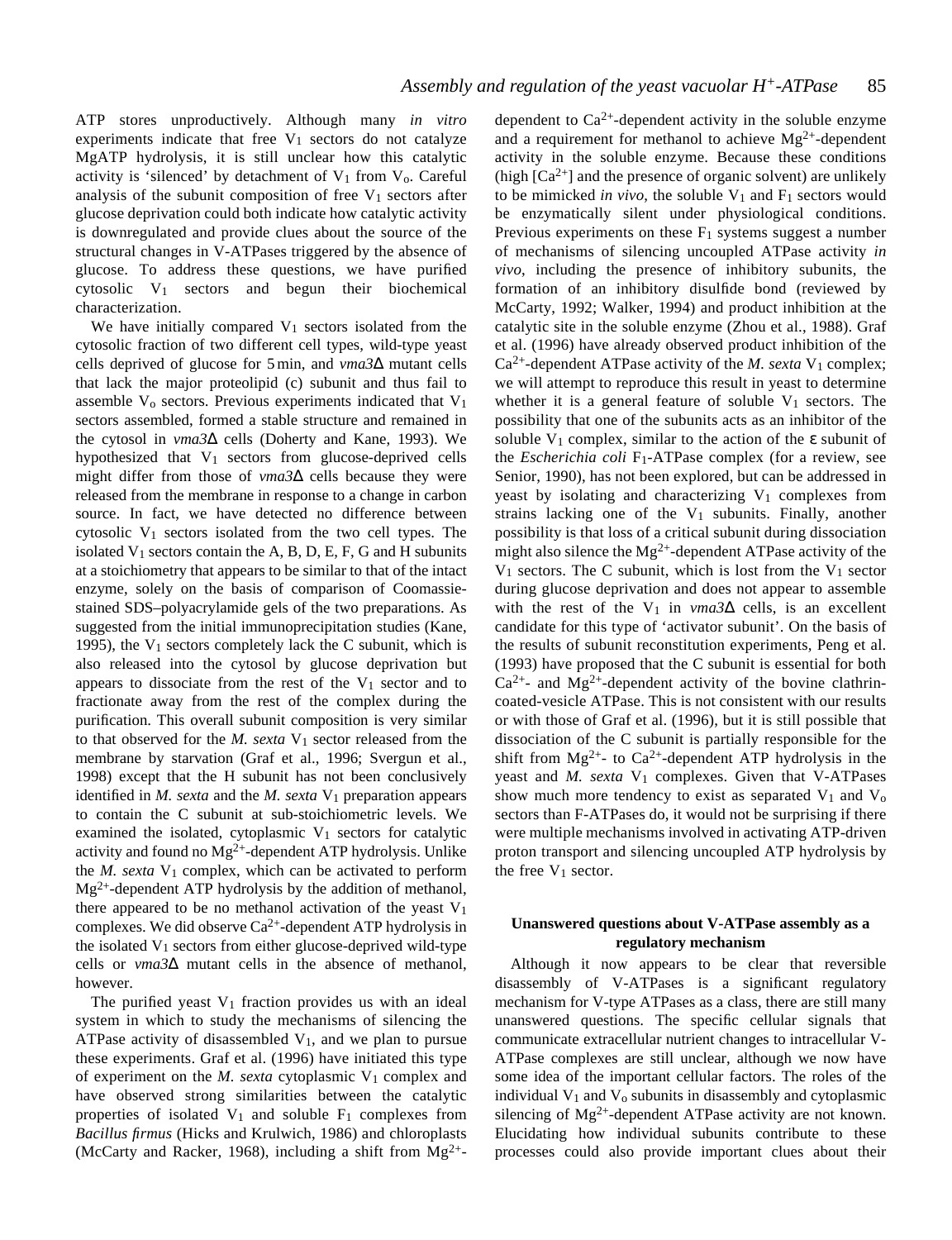roles in the intact and functional V-ATPase. Finally, characterization of the enzymatic activities present in the soluble V1 complexes will not only provide important information about the regulation of V-ATPases, but may also yield specific insights into the mechanism of the membranebound V-ATPase.

Most of the experiments described in the previous sections are directed towards understanding what happens when the assembly state of the V-ATPase changes, but one of the most fundamental questions is how the cell establishes an 'assembly setpoint' for any given set of conditions. This question remains largely unaddressed. It is notable that we have not yet discovered any conditions in wild-type yeast cells in which the V-ATPase is 100 % assembled; instead, the cells seem to establish a distribution of disassembled and assembled V-ATPases that can be shifted on either a short or a long time scale (Kane, 1995; Parra and Kane, 1998). Recent data from Peng et al. (1999) have indicated that a second isoform of the a subunit (a2), present in certain bovine tissues, exists in a predominantly disassembled state even under conditions in which the first isoform of the a subunit (a1) would be predominantly assembled. This difference suggests the possibility that related but structurally distinct V-ATPases may respond differently to the same set of extracellular conditions or that the assembly state of these different sets of V-ATPases may be regulated by different extracellular conditions. On the basis of our results with the yeast V-ATPase, we believe that most of the observed changes in assembly state of the enzyme occur after its initial biosynthetic assembly, because the primary assembly pathway of the newly synthesized enzyme does not involve independent assembly of  $V_1$  and  $V_0$  sectors (Kane et al., 1999). On this assumption, we propose either that the newly synthesized V-ATPase assembles and then partially disassembles into  $V_1$  and  $V_0$  sectors in response to some cytosolic signal reflective of the growth conditions or that the V1 sector of the assembled V-ATPase continuously cycles on and off the membrane, but that the rate of cycling is altered by cytosolic signals. Either of the proposed models is consistent with the observation that certain inactive V-ATPase complexes, which appear to be defective in disassembly, are actually hyperassembled at the vacuolar membrane (Hirata et al., 1997; Parra and Kane, 1998). Both models could potentially allow the cell to establish a rate of proton pumping appropriate for a given set of conditions, but at the same time to maintain a dynamic range of pumping capacity that is easily accessible by disassembly or reassembly of existing complexes. The available range of proton-pumping capacity could then be further altered, or modulated in specific intracellular compartments, by having structurally distinct V-ATPase complexes, such as the a1 and a2-containing complexes observed in bovine cells.

The work described here was supported by National Institutes of Health grant GM50322 to P.M.K. P.M.K. is an American Heart Association Established Investigator.

#### **References**

- **Abrahams, J. P., Leslie, A. G., Lutter, R. and Walker, J. E.** (1994). Structure at  $2.8 \text{ Å}$  resolution of F<sub>1</sub>-ATPase from bovine heart mitochondria. *Nature* **370**, 621–628.
- **Boekema, E. J., Ubbink-Kok, T., Lolkema, J. S., Brisson, A. and Konings, W. N.** (1997). Visualization of a peripheral stalk in Vtype ATPase: evidence for the stator structure essential to rotational catalysis. *Proc. Natl. Acad. Sci. USA* **94**, 14291–14293.
- **Doherty, R. D. and Kane, P. M.** (1993). Partial assembly of the yeast vacuolar H+-ATPase in mutants lacking one subunit of the enzyme. *J. Biol. Chem.* **268**, 16845–16851.
- **Drose, S., Bindseil, K. U., Bowman, E. J., Siebers, A., Zeeck, A. and Altendorf, K.** (1993). Inhibitory effect of modified bafilomycins and concanamycins on P and V-type ATPases. *Biochemistry* **32**, 3902–3906.
- Forgac, M. (1999). Structure and properties of the vacuolar (H<sup>+</sup>)-ATPases. *J. Biol. Chem.* **274**, 12951–12954.
- **Graf, R., Harvey, W. R. and Wieczorek, H.** (1996). Purification and properties of a cytosolic V1-ATPase. *J. Biol. Chem.* **271**, 20908–20913.
- **Hicks, D. B. and Krulwich, T. A.** (1986). The membrane ATPase of alkalophilic *Bacillus firmus* RAB is an F1-type ATPase. *J. Biol. Chem.* **261**, 12896–12902.
- **Hirata, R., Graham, L. A., Takatsuki, A., Stevens, T. H. and Anraku, Y.** (1997). *VMA11* and *VMA16* encode the second and third proteolipid subunits of the *Saccharomyces cerevisiae* vacuolar membrane H+-ATPase. *J. Biol. Chem.* **272**, 4795–4803.
- Johnston, M. and Carlson, M. (1991). Regulation of carbon and phosphate utilization. In *The Molecular and Cell Biology of the Yeast* Saccharomyces, vol. 2 (ed. E. W. Jones, J. R. Pringle and J. R. Broach), pp. 193–281. Cold Spring Harbor, NY: Cold Spring Harbor Laboratory Press.
- **Kane, P. M.** (1995). Disassembly and reassembly of the yeast vacuolar H+-ATPase *in vivo*. *J. Biol. Chem.* **270**, 17025–17032.
- **Kane, P. M., Tarsio, M. and Liu, J.** (1999). Early steps in assembly of the yeast vacuolar H+-ATPase. *J. Biol. Chem.* **274**, 17275–17283.
- **Kane, P. M., Yamashiro, C. T. and Stevens, T. H.** (1989). Biochemical characterization of the yeast vacuolar H+-ATPase. *J. Biol. Chem.* **264**, 19236–19244.
- **Leng, X.-H., Manolson, M. F., Liu, Q. and Forgac, M.** (1996). Sitedirected mutagenesis of the 100 kDa subunit Vph1p of the yeast vacuolar H+-ATPase. *J. Biol. Chem*. **271**, 22487–22493.
- **Liu, J. and Kane, P. M.** (1996). Mutational analysis of the catalytic subunit of the yeast vacuolar proton-tranlocating ATPase. *Biochemistry* **35**, 10938–10948.
- **Margolles-Clark, E., Tenney, K., Bowman, E. J. and Bowman, B. J.** (1999). The structure of the vacuolar ATPase in *Neurospora crassa*. *J. Bioenerg. Biomembr*. **31**, 29–37.
- **McCarty, R. E.** (1992). A plant biochemist's view of H+-ATPases and ATP synthases. *J. Exp. Biol.* **172**, 431–441.
- **McCarty, R. E. and Racker, E.** (1968). Partial resolution of the enzymes catalyzing photophosphorylation. *J. Biol. Chem.* **243**, 129–137.
- **Myers, M. and Forgac, M.** (1993). Assembly of the peripheral domain of the bovine vacuolar H+-ATPase. *J. Cell Physiol*. **156**, 35–42.
- **Nelson, N. and Harvey, W. R.** (1999). Vacuolar and plasma membrane proton-adenosine triphosphatases. *Physiol. Rev.* **79**, 361–385.